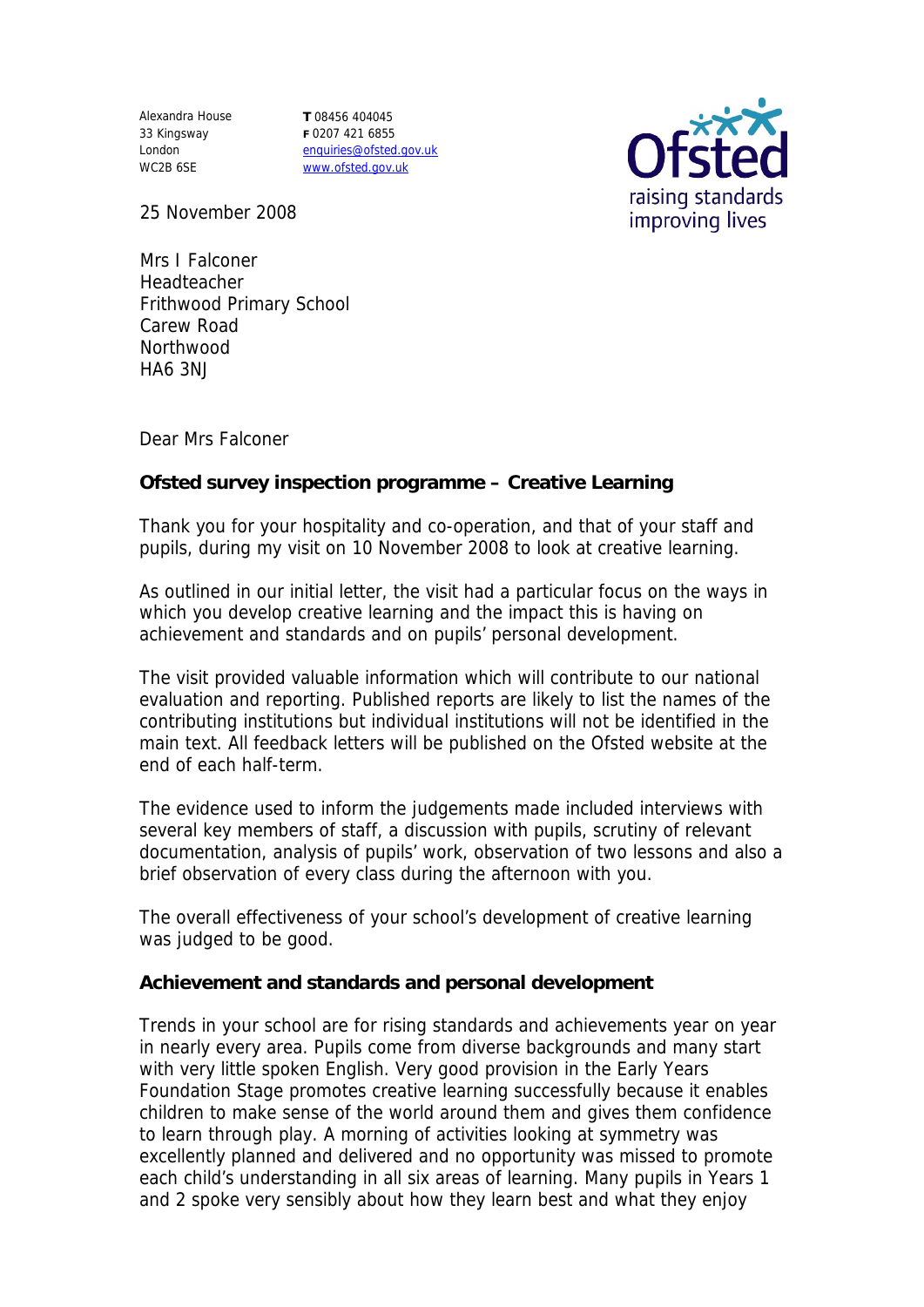most and it is no surprise to report that whenever their learning is rooted in practical, 'hands on' investigations, problem solving activities or visits, or when time is given to a specific topic then this is when pupils excel and standards are high. There is evidence that girls do better than boys but actions are being delivered which are closing the gap.

Staff know all pupils extremely well and children who are vulnerable are particularly well supported and achieve strongly. Assessment of progress in all core subjects is effective. Assessments of creativity feed into the picture of every child and your involvement in a pilot scheme for assessing personal development this term should give a little more detail. The pupil voice is very strong in the school; much valuable information is gained and then acted upon.

## **Quality of teaching and learning in relation to the survey**

Teaching is good overall. Some is outstanding. Excellent use of resources, including computers, successfully promotes creative thinking. Good questioning and helpful hints from staff challenge and encourage pupils to think for themselves although there is scope for teachers to expect more involvement from the small minority who appeared a little passive in a few lessons. Pupils are very secure in knowing that making mistakes is part of the learning process. They say their teachers often tell them to "take a risk" with their work and really "go for it!" They would like even more problems to solve and more challenges. Pupils also said they appreciate being given time to reflect on their work. Enjoyment levels are very high and all aspects of the Every Child Matters agenda are very well supported. Pupils spoke of going into London on the tube when "We were taught the important things like how to behave safely and make sure we offer our seats to older people or anyone with disabilities," and in this way they are encouraged to think about the consequences of their actions.

## **Quality of the curriculum**

The curriculum ensures that requirements for content and skills are well covered and a richness and breadth are well established. Staff are fully committed to adapting the curriculum even more to build on changes made recently to the way in which subjects are taught and the way the curriculum itself is planned. Opportunities to develop links between subjects are beginning to have a positive impact on creative learning and importantly time has been allocated to allow staff themselves to be more creative. When topics, for example *Romeo and Juliet*, or Materials in science week, are given chunks of time then everyone talks with a lot of enthusiasm about the satisfaction and benefits to be gained.

## **Leadership and management of the aspect**

The school is very well placed to promote creative learning even further because of your enthusiastic staff and the energetic style of leadership at every level. Children's best interests are at the heart of your many achievements, not least the continued encouragement being given to promoting self-esteem, confidence, enjoyment and well-being. Provision is